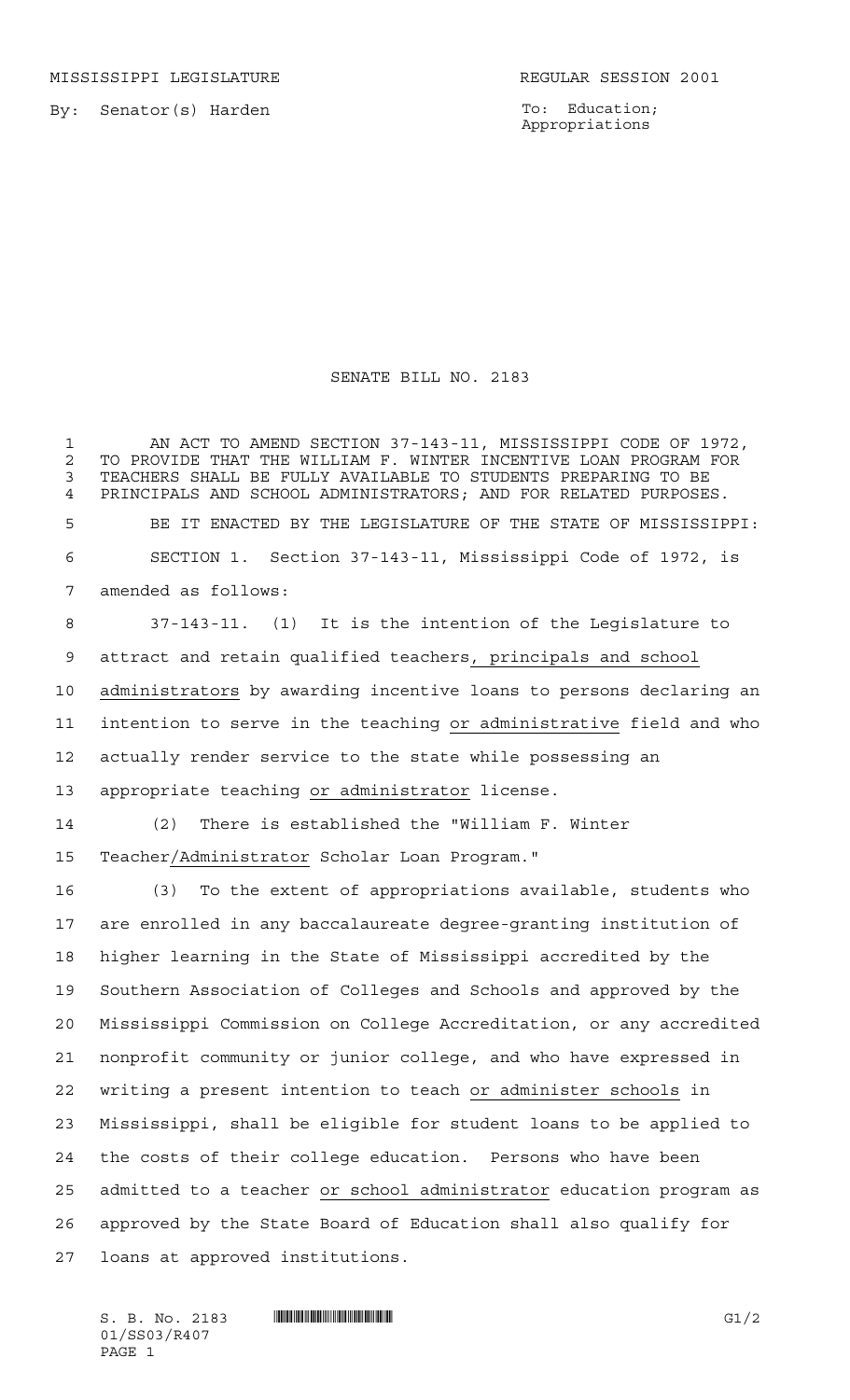(4) A freshman establishing initial eligibility shall be eligible for a maximum of four (4) annual loans and a senior or graduate student shall be eligible for one (1) annual loan. (5) The maximum annual loan shall be set by the Board of Trustees of State Institutions of Higher Learning at an amount not to exceed the cost of attendance at any baccalaureate degree-granting institution of higher learning in the State of Mississippi. However, it is the intent of the Legislature that the maximum annual loan amounts under the William F. Winter Teacher/Administrator Scholar Loan Program shall not be of such amounts that would compete with the Critical Needs Teacher Scholarship Program.

 (6) The loans of persons who actually render service as licensed teachers or school administrators in a public school in Mississippi for a major portion of the school day for at least seventy-eight (78) school days during each of eight (8) school semesters of the ten (10) immediately after obtaining a baccalaureate degree, shall be converted to interest-free scholarships. Conversion shall be based on two (2) semesters of service for each year a loan was received, and the Board of Trustees of State Institutions of Higher Learning shall not authorize the conversion of loans into interest-free scholarships at any other ratio, except as follows: Participants in the William F. Winter Teacher/Administrator Scholar Loan Program may have their loans converted into interest-free scholarships at the same ratio as under the Critical Needs Teacher Scholarship Program if they render service as a licensed teacher or administrator in a public school district in a geographical area of the state where there is a critical shortage of teachers or administrators, as designated by the State Board of Education.

 (7) Persons failing to complete an appropriate program of study shall immediately become liable to the Board of Trustees of State Institutions of Higher Learning for the sum of all

S. B. No. 2183 **. SECONDER SPECIES** 01/SS03/R407 PAGE 2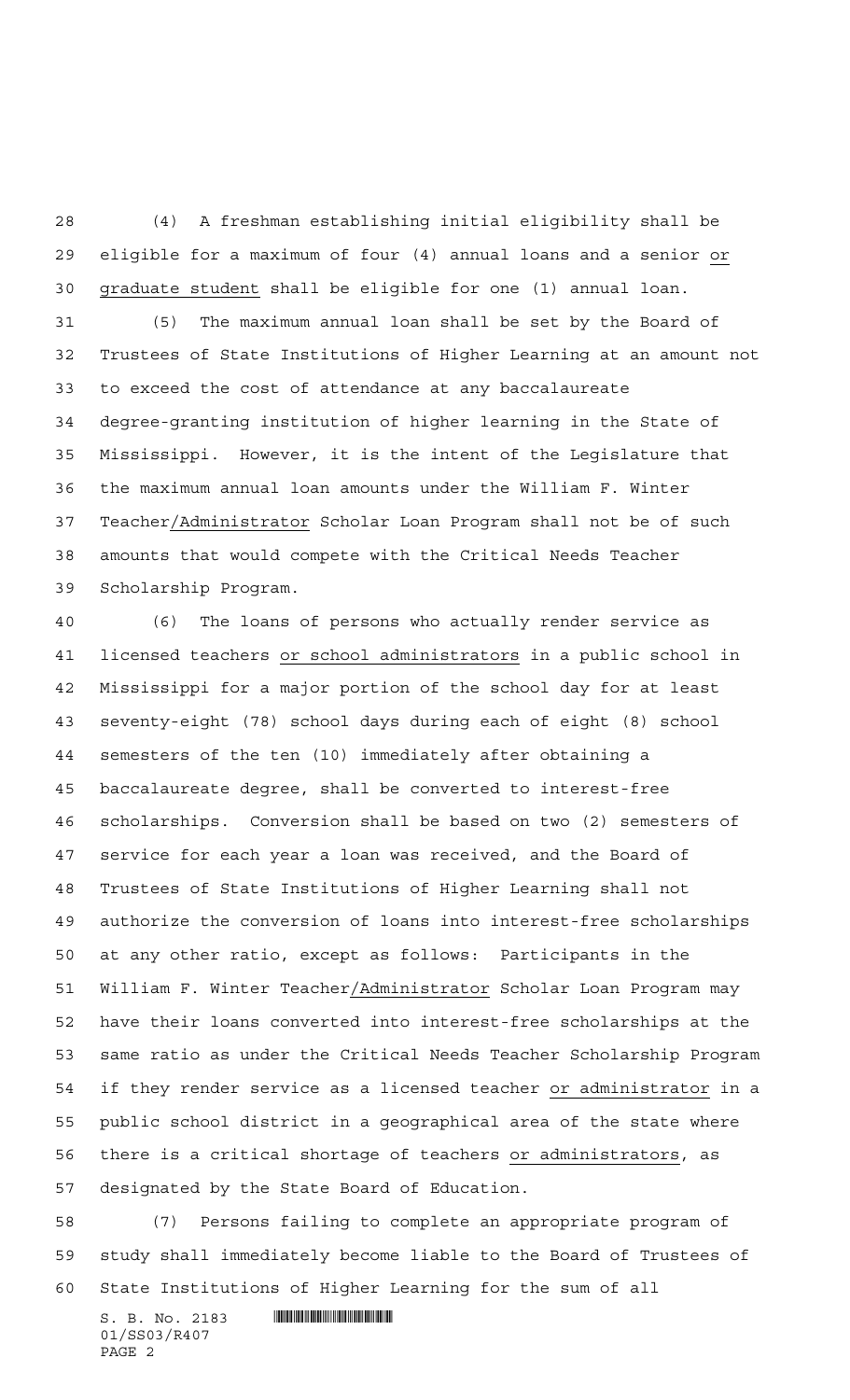outstanding loans, except in the case of a deferral of debt for cause by the board, after which period of deferral, study may be resumed. Persons failing to meet teaching or school administrator requirements in any required semester shall immediately be in breach of contract and become liable to the board for the amount of the corresponding loan received, with interest accruing at the current Stafford Loan rate at the time the breach occurs, except in the case of a deferral of debt for cause by the board, after which period of deferral, teaching or administrative duties required hereunder will be resumed. If the claim for payment of such loan is placed in the hands of an attorney for collection after default, then the obligor shall be liable for an additional amount equal to a reasonable attorney's fee.

 (8) A loan made pursuant to this section shall not be voidable by reason of the age of the borrower at the time of receiving the loan.

 (9) Failure to repay any loan and interest that becomes due shall be cause for the revocation of a person's teaching license by the State Department of Education.

 (10) All monies repaid to the Board of Trustees of State Institutions of Higher Learning hereunder shall be added to the appropriations made for purposes of this section, and those appropriations shall not lapse.

 (11) The Board of Trustees of State Institutions of Higher Learning with the concurrence of the State Board of Education shall jointly promulgate regulations necessary for the proper administration of this section.

 (12) If insufficient funds are available for requested loans to a qualified student during any fiscal year, the Board of Trustees of State Institutions of Higher Learning shall make pro rata reductions in the loans made to qualifying applicants. Priority consideration shall be given to persons receiving previous loans and participating in the program.

 $S. B. No. 2183$  .  $M$ 01/SS03/R407 PAGE 3